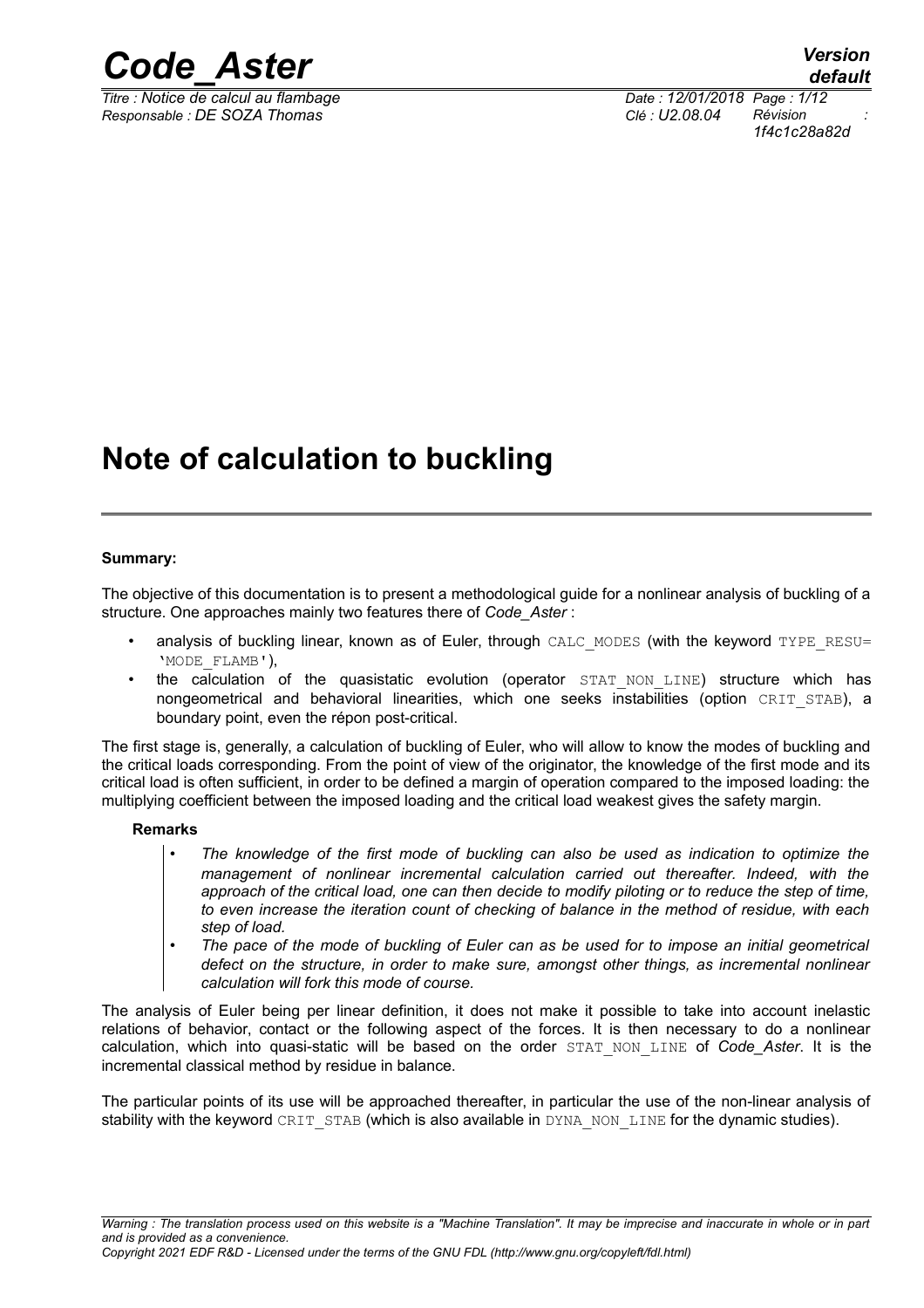*Titre : Notice de calcul au flambage Date : 12/01/2018 Page : 2/12 Responsable : DE SOZA Thomas Clé : U2.08.04 Révision :*

*default 1f4c1c28a82d*

## **1 Analysis of buckling of Euler**

The calculation of the modes of buckling within the meaning of Euler [bib5] is done by the operator of resolution of problems to the eigenvalues CALC MODES (with the keyword TYPE RESU = 'MODE\_FLAMB'). Within the framework of buckling, there is following typical syntax:

```
MODP1 = CALC MODES (MATR RIGI = RAMEP1,MATR RIGI GEOM = RAGEP1,
                     TYPE RESU = 'MODE FLAMB',
                     OPTION = 'BAND',
                     CALC CHAR CRIT = F ( CHAR CRIT = (-2.4, -2.2,), ),
                     SOLVEUR MODAL= F (METHODE= 'SORENSEN',
                                       DIM SOUS ESPACE = 80,
                                       NMAX ITER SOREN = 80,),)
```
The argument of the keyword MATR\_RIGI must be the matrix of rigidity known as material, whereas the keyword MATR\_RIGI\_GEOM waits the geometrical matrix of rigidity.

For recall, the modes of buckling are the clean modes of the problem to the eigenvalues according to:

 $(K + \mu K_g)x = 0 \Leftrightarrow K x = \lambda K_g x$ 

with:

*K* : matrix of rigidity  $K_{\rm g}$   $\;$  :  $\;$  geometrical matrix of rigidity  $\lambda$  : eigenvalue ( $\lambda = -\mu$  with  $\mu$  multiplying coefficient of loading)

#### **Note:**

It is well the critical load factor  $\mu$  and not  $\lambda$  who is stored in the concept result.

Material rigidity (or rubber band) is calculated with the option 'RIGI\_MECA' of CALC\_MATR\_ELEM. Geometrical rigidity is calculated starting from the stress field solution of the linear problem (option 'RIGI GEOM' of CALC MATR ELEM). It is thus necessary to have carried out a static linear calculation prior to the use of CALC\_MODES for buckling.

If the loading is composed of a fixed part (not controlled) and of a variable part, the multiplying coefficient of the loading should not, of course, relate that to the variable part. The contribution of the other part of the loading is found in the first member. Let us note  $\int_{c}$  the fixed loading and  $\int_{v}$  the controlled loading (proportional to  $\mu$ ). The problem with the eigenvalues becomes:

$$
(\boldsymbol{K} + \boldsymbol{K}_{g}(\boldsymbol{f}_{c} + \mu \boldsymbol{f}_{v}))\boldsymbol{x} = 0 \Leftrightarrow (\boldsymbol{K} + \boldsymbol{K}_{g}(\boldsymbol{f}_{c}))\boldsymbol{x} = \lambda \boldsymbol{K}_{g}(\boldsymbol{f}_{v})\boldsymbol{x}
$$

with:

| K                      | matrix of material rigidity                                   |
|------------------------|---------------------------------------------------------------|
| $K_{\varrho}(f_{c})$   | geometrical matrix of rigidity for the loading not controlled |
| $K_{\varrho}(f_{\nu})$ | : geometrical matrix of rigidity for the variable loading     |
| λ                      | : eigenvalue $\lambda = -\mu$                                 |

*Warning : The translation process used on this website is a "Machine Translation". It may be imprecise and inaccurate in whole or in part and is provided as a convenience.*

*Copyright 2021 EDF R&D - Licensed under the terms of the GNU FDL (http://www.gnu.org/copyleft/fdl.html)*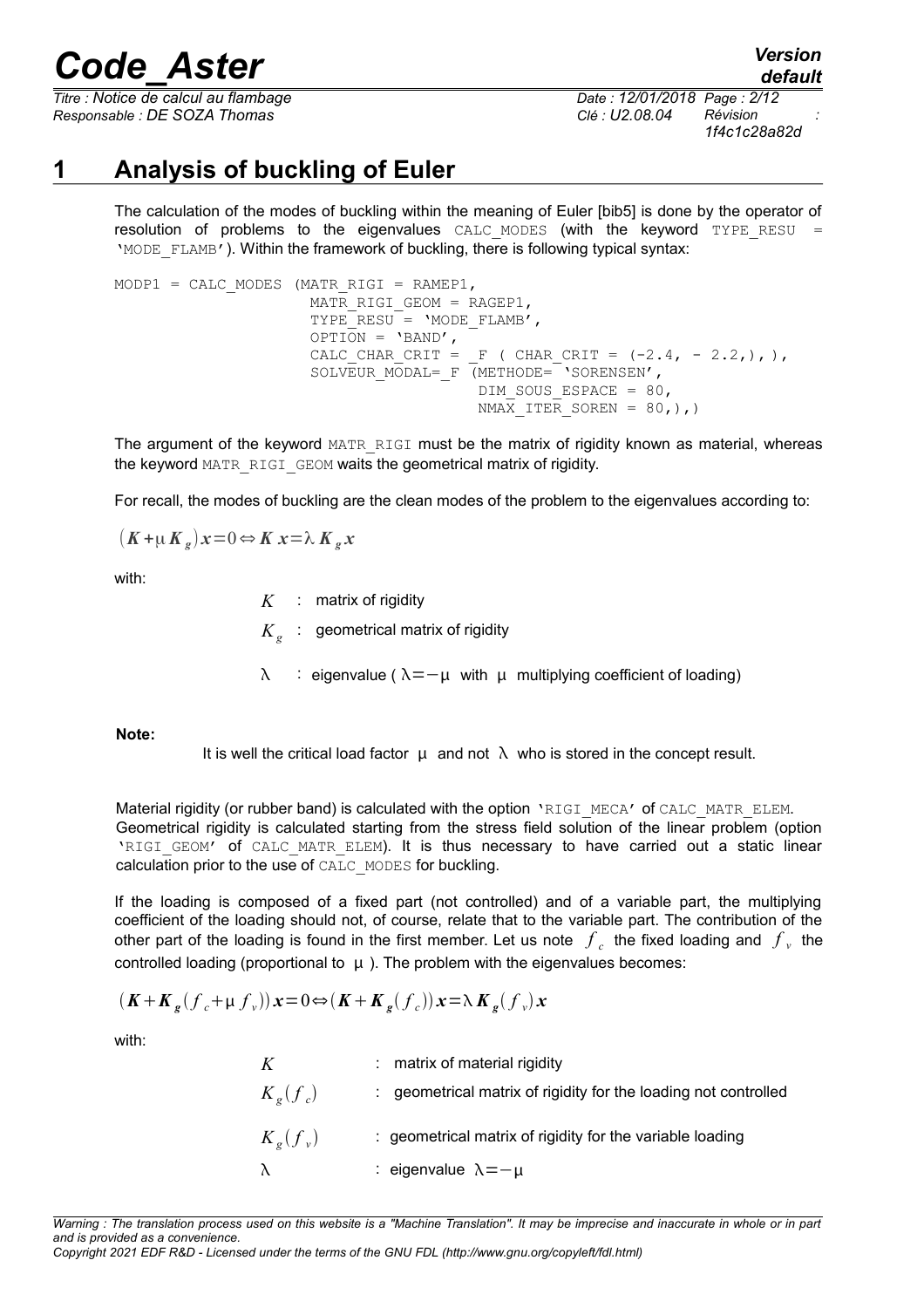

*Titre : Notice de calcul au flambage Date : 12/01/2018 Page : 3/12*<br> *Responsable : DE SOZA Thomas De Clé : U2.08.04 Révision*  $Responsible : DE$  SOZA Thomas<sup>3</sup>

*default*

*1f4c1c28a82d*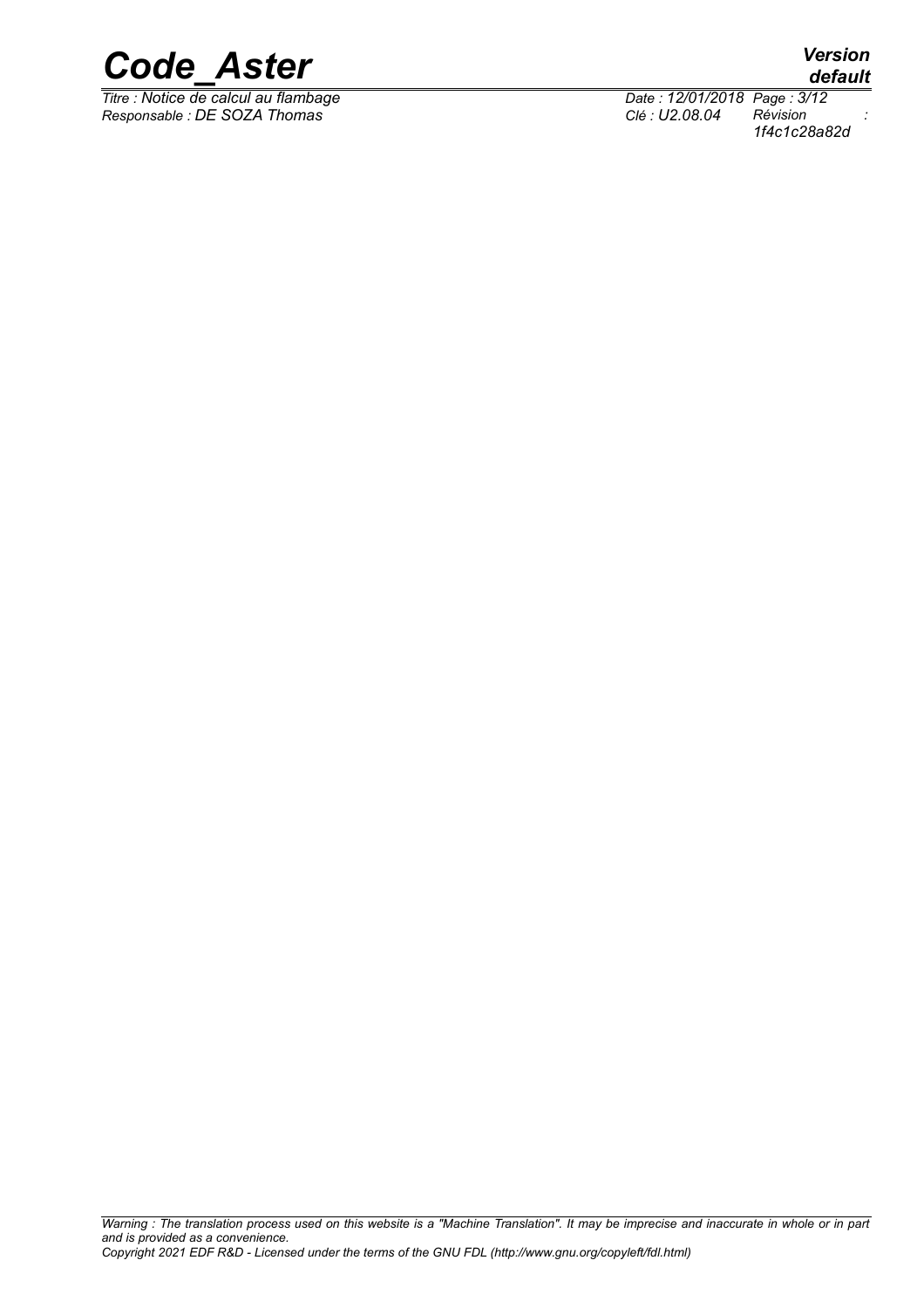*Titre : Notice de calcul au flambage Date : 12/01/2018 Page : 4/12 Responsable : DE SOZA Thomas Clé : U2.08.04 Révision :*

*default*

*1f4c1c28a82d*

In this case, it is thus necessary to solve two preliminary linear elastic problems, to be able to calculate the two different geometrical matrices of rigidity. In order to be exhaustive, the presentation will relate to a structure subjected to the displacements imposed as well as efforts, which will be the combination of a fixed loading and a variable loading that one will control with a coefficient growing being able to lead to buckling.

## **1.1 Stage 1: Calculation (S) linear (S) preliminary (S)**

One will make use of MECA STATIQUE. The structure, with a grid in elements of type hull (elements of voluminal the hulls type [bib3]), is subjected to boundary conditions of Dirichlet (CONDLIM) and of Neumann. These last break up into:

- WEIGHED: field of gravity,
- PRESPH : field of pressure imposed not controlled,
- PRESPS1 : variable field of pressure imposed.

For the analysis of buckling, it is necessary to separate the constant efforts from those which are variable (controlled by a coefficient). One will thus do two linear static calculations. The first will be the case of the structure subjected to imposed displacements and with the constant efforts, the second will see the structure subjected to imposed displacements and the variable efforts.

### **Controlled loading:**

```
RESC11P1 = MECA_STATIQUE (MODEL = MODEL,
                                   CHAM_MATER = CHMAT,
                                  CARA ELEM = CARAELEM,
                                  EXCIT = (F (LOAD = CONDLIM,),F (LOAD = PRESPS1,),),
                                  OPTION = \sqrt{\text{S}}IEF ELGA',
) and the contract of \mathcal{L} ( \mathcal{L} ) and \mathcal{L}
```
#### **Loading not controlled:**

```
RESC12P1 = MECA STATIQUE (MODEL = MODEL,
                                    CHAM MATER = CHMAT,
                                     CARA_ELEM = CARAELEM,
                                    EXCIT = ( F (LOAD = CONDLIM,),
                                                 -F (LOAD = WEIGHED, ),
                                                   \overline{F} (LOAD = PRESPH, ), ),
                                    OPTION = \sqrt{\text{SIEF}} ELGA',
) and the contract of \mathcal{L} ( \mathcal{L} ) and \mathcal{L}
```
One will use the stress field to calculate the associated matrices of geometrical rigidity, for the two loadings:

```
SIGC11P1 = CREA CHAMP (TYPE CHAM = 'ELGA SIEF R',
                          OPERATION = 'EXTR',
                           RESULT = RESC11P1,
                          NOM CHAM = \text{VSEF} ELGA',
                          TYPE MAXI = \text{MMI},
                          TYPE<sup>-</sup>RESU = 'VALE', )#
REGC11P1 = CALC MATR ELEM (OPTION = 'RIGI GEOM',
                               MODEL = MODEL,CARA ELEM = CARAELEM,
                               SIEF ELGA = SIGC11P1, )
```
REGC11P1 is thus the geometrical matrix of stiffness associated with the variable case of loading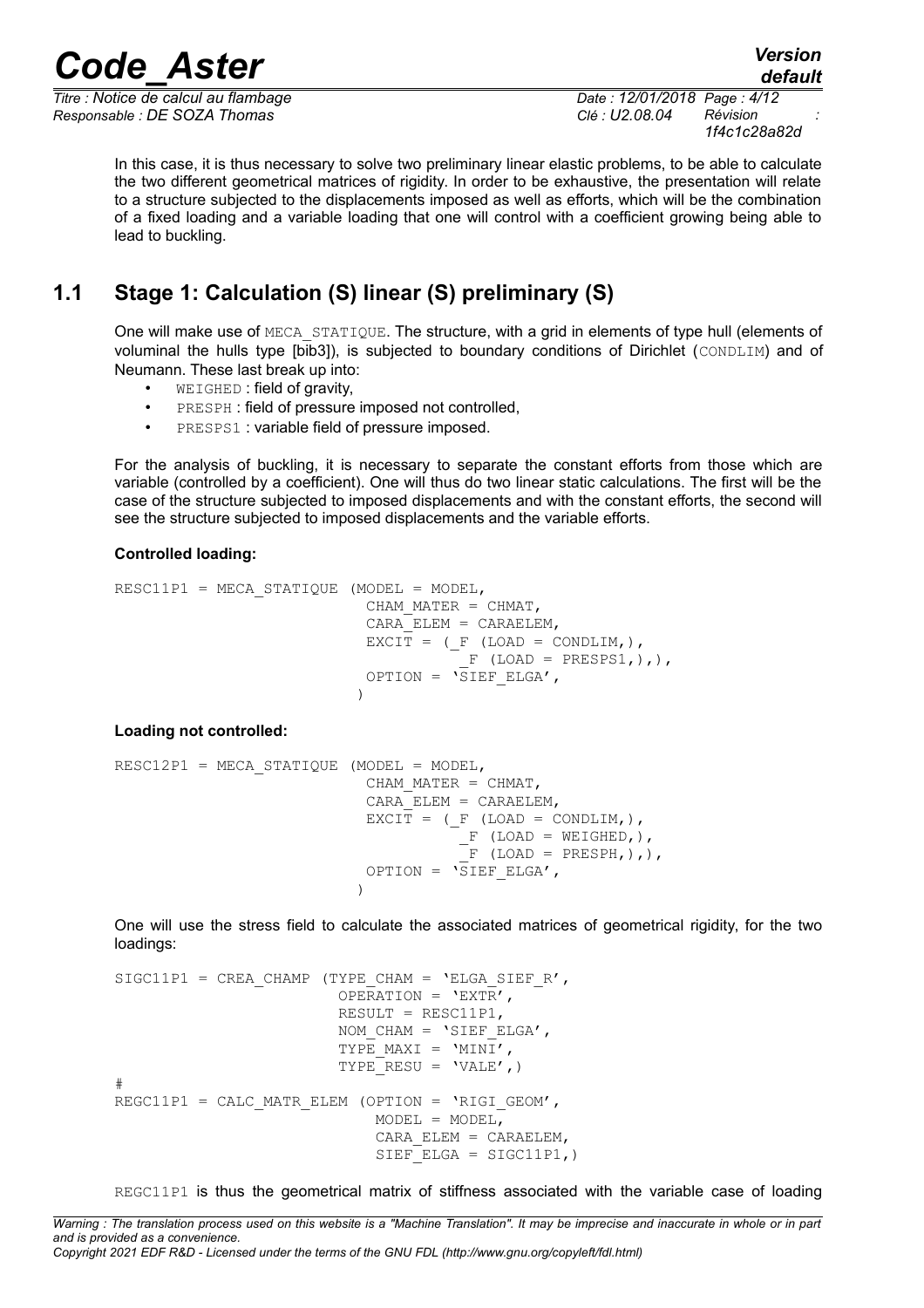*Titre : Notice de calcul au flambage Date : 12/01/2018 Page : 5/12 Responsable : DE SOZA Thomas Clé : U2.08.04 Révision :*

*Code\_Aster Version default 1f4c1c28a82d*

```
(PRESPS1).
```
One calculates, in the same way, the geometrical matrix of stiffness for the constant loading (WEIGHED and PRESPH), from RESC12P1 :

```
SIGC12P1 = CREA CHAMP (TYPE CHAM = 'ELGA SIEF R',
                          OPERATION = 'EXTR'.RESULT = RESC12P1.
                          NOM CHAM = 'SIEF ELGA',
                          TYPE MAXI = \text{MMI},
                          TYPE<sup>-</sup>RESU = 'VALE', )#
REGC12P1 = CALC MATR ELEM (OPTION = 'RIGI GEOM',
                              MODEL = MODEL,
                              CARA ELEM = CARAELEM,
                              SIEF ELGA = SIGC12P1,)
```
It remains to calculate the matrix of material rigidity for the total loading:

```
REMEP1 = CALC MATR ELEM (OPTION = 'RIGI MECA',
                           MODEL = MODEL, CHAM_MATER = CHMAT,
                            CARA_ELEM = CARAELEM,
                           LOAD = (CONDLIN, WEIGHED,PRESPH, PRESPS1, ), )
```
All the elementary matrices are calculated, the following stage is thus their assembly:

```
NUP1 = NUME DDL (MATR RIGI = REMEP1, )#
RAMC1P1 = ASSE_MATRICE (MATR_ELEM = REMEP1,
                          NUME DDL = NUP1,)
#
RAGEP1 = ASSE MATRICE (MATR ELEM = REGC11P1,
                        NUME DDL = NUP1,)
#
RAGC12P1 = ASSE_MATRICE (MATR_ELEM = REGC12P1,
                           NUME DDL = NUP1,)
```
One summons then the matrices of material rigidity (RAMC1P1) and geometrical (RAGC12P1) corresponding to the case of constant loading:

```
RAMEP1 = COMB MATR ASSE (COMB R = (F (MATR ASSE = RAMC1P1,
                                        COEF R = 1.0,),
                                     F (MATR ASSE = RAGC12P1.
                                         CDEF R = 1.0,),),)
```
The two matrices necessary to the calculation of the modes of buckling are thus built.

### **1.2 Stage 2: Calculation of the modes of Euler**

It can be useful to make tests of STURM (operator INFO\_MODE) on the interval of research on which one wants to find the cases of buckling. Thus, that will make it possible to optimize the size of the interval and to control the good progress of later modal calculation since one will know the number of existing modes in advance. Syntax is:

```
INFO_MODE (MATR_RIGI = RAMEP1,
              MATR RIGI GEOM = RAGEP1,
              TYPE MODE = 'MODE FLAMB',
              CHAR CRIT = (-2.\overline{4}, -2.2)
```
Once the interval of search for critical load of buckling chosen, one can then implement CALC\_MODES as follows: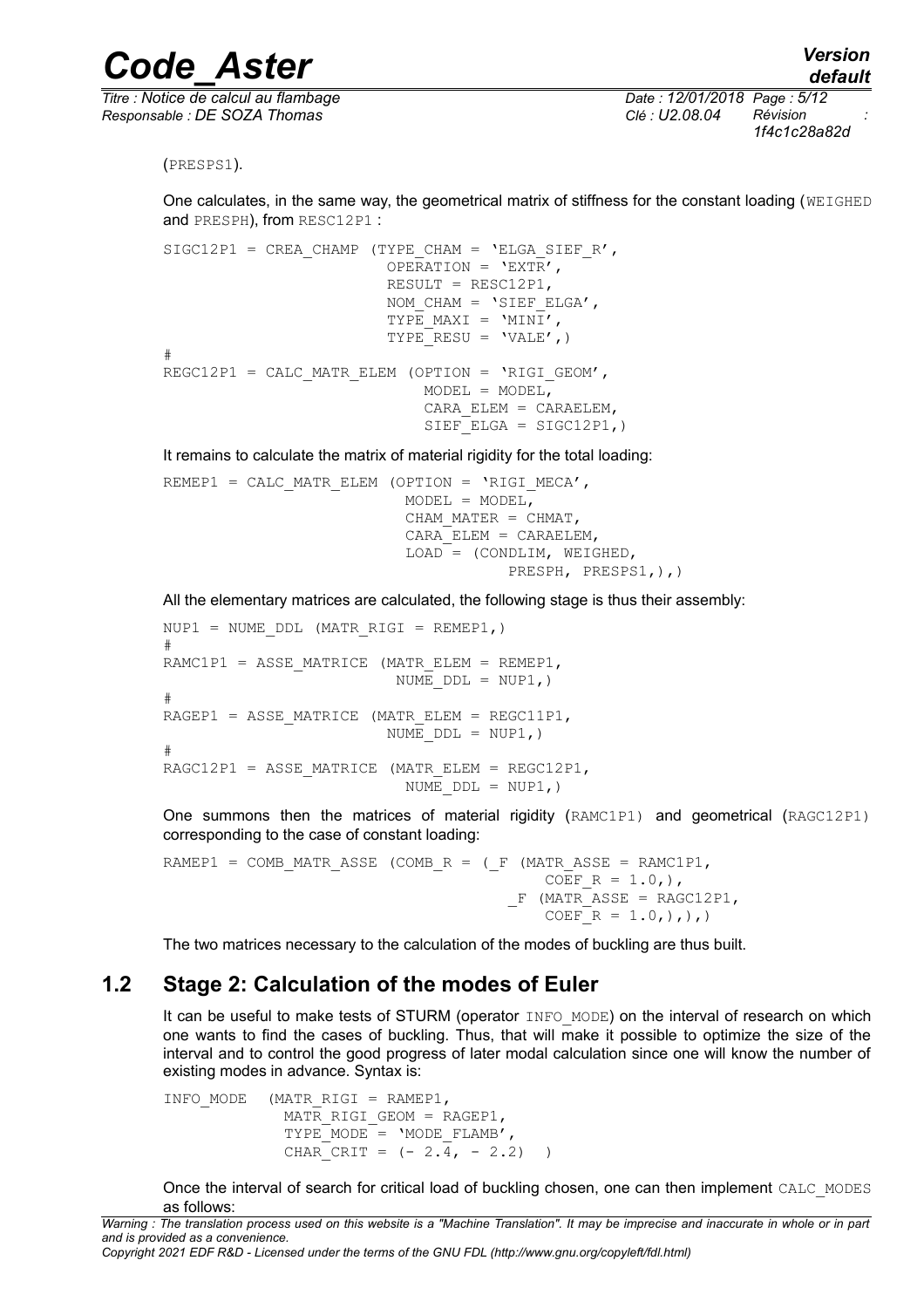*Titre : Notice de calcul au flambage Date : 12/01/2018 Page : 6/12 Responsable : DE SOZA Thomas Clé : U2.08.04 Révision :*

*default 1f4c1c28a82d*

```
MODP1 = CALC MODES (MATR RIGI = RAMEP1,MATR RIGI GEOM = RAGEP1,
                     TYPERESU = 'MODE FLAMB',
                     OPTION = 'BAND',CALC CHAR CRIT = F ( CHAR CRIT = (-2.4, -2.2,),),SOLVEUR MODAL= F (DIM SOUS ESPACE = 80,
                                       NMAX ITER SOREN = 80,),)
```
### **Notice**

*If the algorithm does not converge or if the number of modes is not that predicted by INFO\_MODE , it can be useful to increase the values of DIM\_SOUS\_ESPACE and NMAX\_ITER\_SOREN .*

One normalizes the modes [bib6], only while making use of the degrees of freedom of translation:

 $MODP1 = NORMALMODE (reuse = MODP1$  $MODE = MODP1,$ = 'TRAN NORMALIZES',)

The modes can then be post-treaties.

#### **Remarks**

- *It is essential to check that the geometrical stiffness of the selected model is well an option available in Code\_Aster.*
- *A finer discretization leads normally to a fall of the critical loads.*
- *The discretization must be ready to collect the modes of buckling, knowing that these modes can generate localised deformations (folds). The preliminary calculation of the dynamic modes can constitute a first indication on the quality of the grid, although these modes can be very different from the modes of buckling.*
- *The critical loads of the various modes are proportional to the Young modulus E .*
- *With this method, one cannot take account of the following character of the forces. Indeed, the geometrical calculation of stiffness made with the option RIGI\_GEOM of CALC\_MATR\_ELEM bases itself on the assumption that all the forces imposed on the mechanical problem are of type forces dead. If one wants to take account of the following character of certain requests, should obligatorily be used the non-linear operators STAT\_NON\_LINE or DYNA\_NON\_LINE, with the keyword CRIT\_STAB, as one will see it in the continuation of this document.*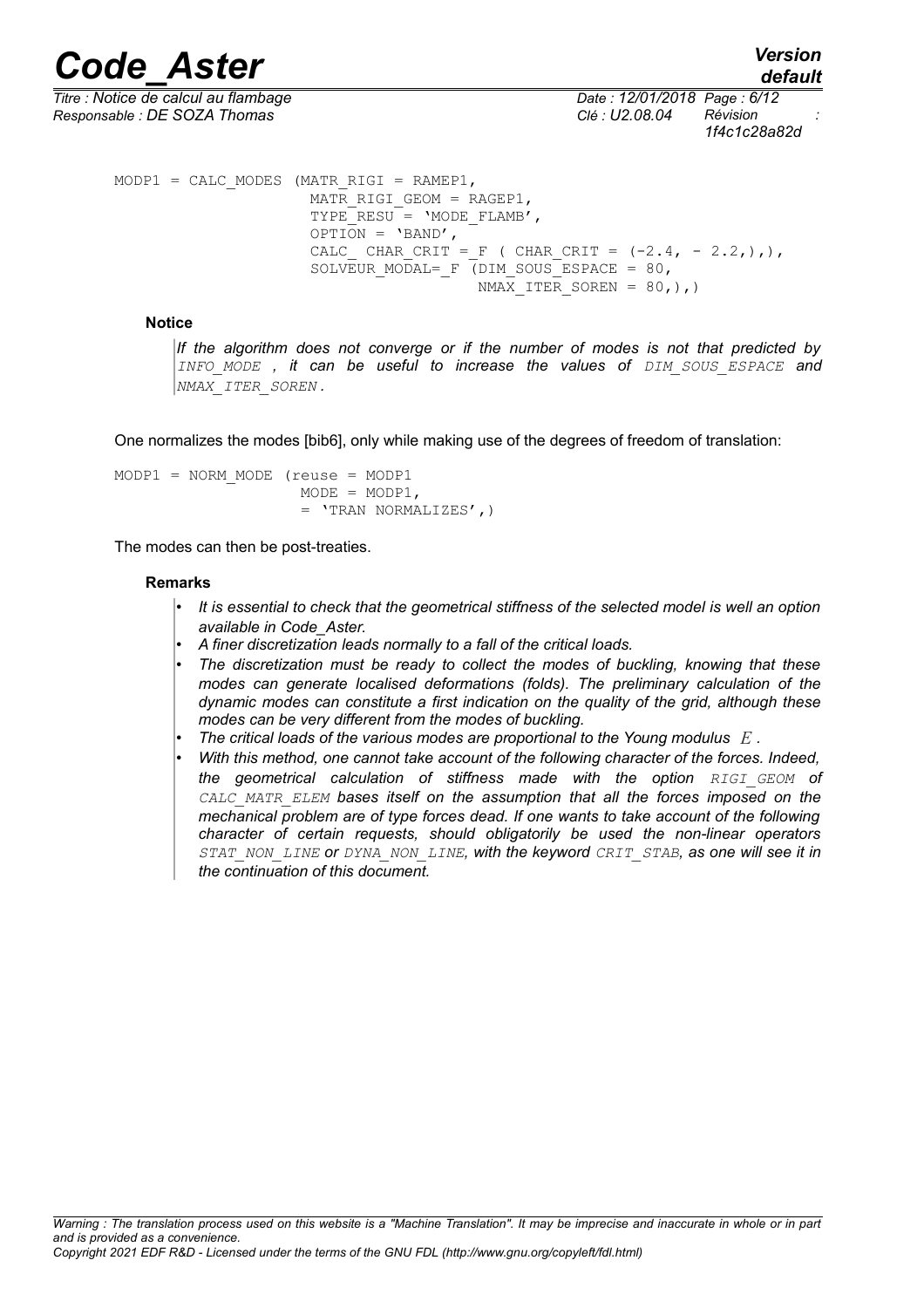*Titre : Notice de calcul au flambage Date : 12/01/2018 Page : 7/12 Responsable : DE SOZA Thomas Clé : U2.08.04 Révision :*

*1f4c1c28a82d*

## **2 Quasi-static nonlinear study of the structure**

This stage is justified if the structure has strong not linearities, whose analysis of Euler cannot take account. The operator of resolution of the nonlinear problems into quasistatic names himself STAT NON LINE [bib7].

These nonlinearities can be related to the material which can have an elastoplastic behavior [bib8], as in the example which will follow. The taking into account of the contact, even of friction, is another source of nonlinearities. One can also quote the case of the following loadings, like the pressure ([bib1] and [bib2] for the elements of voluminal the hulls type), which require a nonlinear approach in *Code\_Aster*.

One can distinguish two types of non-linear analyses of stability, being able to combine.

On the one hand the generalization of the analysis of Euler introduced previously: one will make followup of the critical loads and modes associated during incremental calculation non-linear. That results in an analysis of the type Euler on the matrices of reactualized stiffnesses. This kind of analysis is often done on a structure without initial defect.

In addition, one can take account of defects introduced on the perfect model, in order to "force" the junction in solution and to make follow-up of branch to analyze the post-critical answer. Obviously, this follow-up of post-critical solution can be initiated by the analysis with the eigenvalues on

matrices of reactualized stiffnesses, in particular for detecting the junction well and defining the defect then introduced while being based on the mode of buckling observed.

## **2.1 Analysis of stability on matrices of reactualized stiffnesses**

That it is into quasistatic (operator STAT NON LINE) or in dynamics (operator DYNA NON LINE), *Code\_Aster* allows to carry out incremental analyses of stability within the meaning of buckling on the current matrices of stiffness. These stages of calculation are managed by the keyword factor CRIT STAB with the option TYPE = 'BUCKLING' ( $cf.$  [U4.51.03] and [U4.53.01]).

### **Remarks for the transitory analysis**

*The option CRIT\_STAB acts as for the quasistatic case: one always carries out an analysis of buckling (thus basing itself only on the study of the matrices of stiffness), not a dynamic analysis of instability (damping becoming negative).*

*With modeling coupled fluid-structure*  $(u, p, \phi)$  [R4.02.02], it is necessary to modify the *matrix of assembled stiffness (as well as the geometrical stiffness when it is used). For that, it is necessary to inform the keyword following, under* **CRIT\_STAB** *:*

•**MODI\_RIGI = 'YES'** *,*

•**DDL\_EXCLUS= ('PHI', 'NEAR', 'DH',)** *.*

*The list of the excluded degrees of freedom must comprise all the types of degrees of freedom related to the fluid model: in the example of CAS-test FDNV100 there is thus the potential* **PHI***, pressure* **NEAR** *and vertical displacement on the level of free surface* **DH***. If this treatment is not made, then the call to* **CRIT\_STAB** *will plant due to singular matrix and no strategy of shift could surmount that.*

*Into quasi-static, this problem does not arise because modeling coupled fluid-structure then does not have a direction.*

This keyword makes it possible to start calculation, at the end of each increment of time, of a criterion of stability. This criterion is useful to detect, during the loading, the point from which one loses stability (by buckling for example).

This criterion is calculated way following: at the end of a step of time, in small disturbances, one solves  $det\big(\pmb{K}^{\pmb{T}}+\mu$  .  $\pmb{K}^{\pmb{g}}\bigl)=0$  .  $\pmb{K}^{\pmb{T}}$  is the coherent tangent matrix at this moment.  $\pmb{K}^{\pmb{g}}$  is the geometrical matrix of rigidity, calculated starting from the stress field at this moment and  $\mu$  the critical load factor.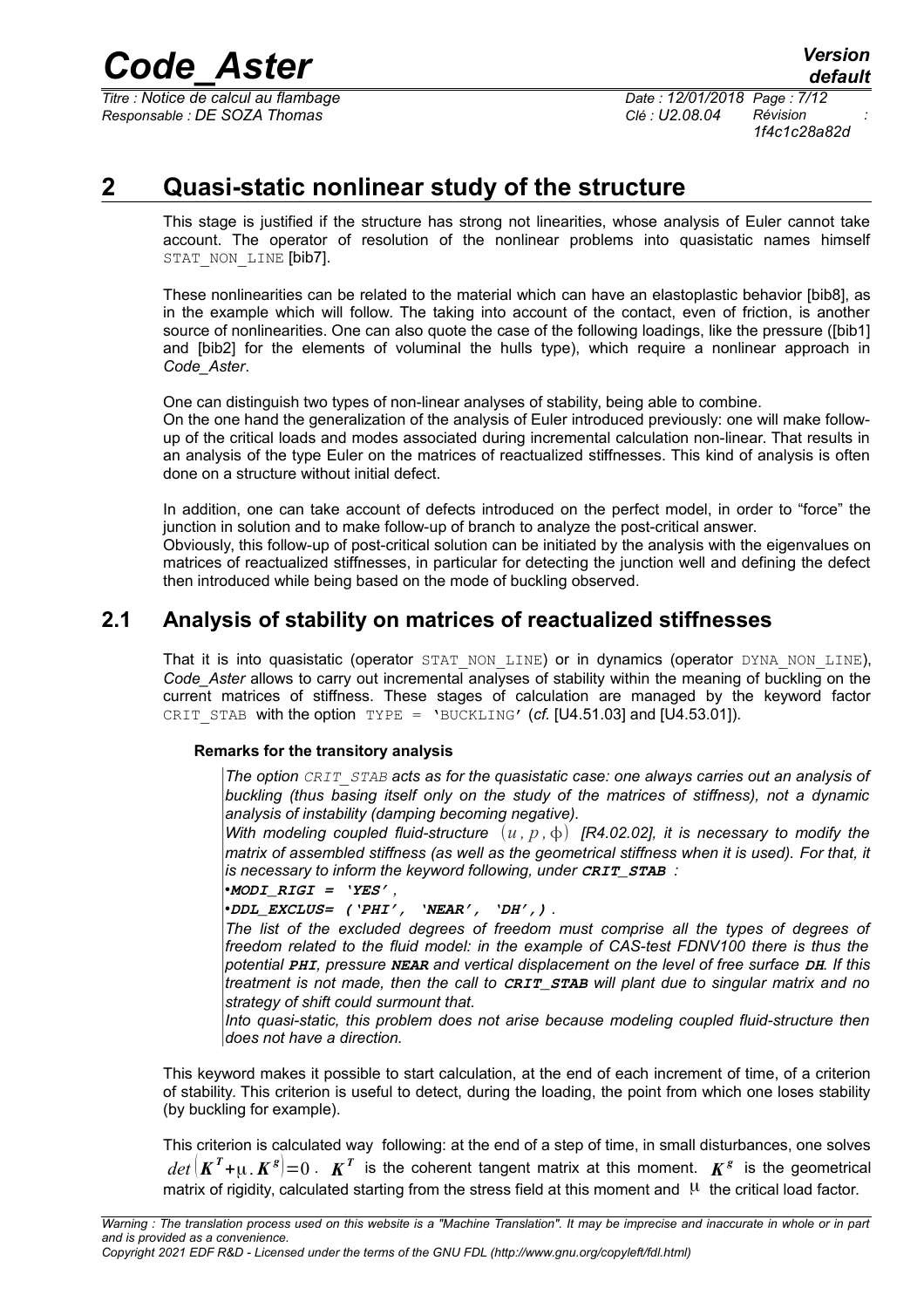*Titre : Notice de calcul au flambage Date : 12/01/2018 Page : 8/12 Responsable : DE SOZA Thomas Clé : U2.08.04 Révision :*

*1f4c1c28a82d*

In practice, the loading is unstable if  $|u| < 1$  (in fact  $0 < u < 1$ ). One calculates the eigenvalues by the method of Sorensen (*cf.* CALC\_MODES [U4.52.02]). This can be expensive enough for the problems of big size.

The keyword CHAR CRIT allows to save time by making only one test of Sturm in the provided waveband. If at least a frequency is found, then one really calculates values of the critical loads in this interval.

For great displacements and the great deformations, one solves  $\det (\bm{K}^T + \bm{\mu}$ .  $\bm{I})$   $=$  0 because  $\bm{K}^T$ contains then  $K^g$ .

The criterion is then a criterion of instability: when  $\mu$  change sign (thus passes by 0) the loading is unstable.

### **Remarks concerning the geometrical matrix of stiffness**

*The analysis of stability will be more precise if one has the geometrical matrix of stiffness: indeed, in its absence, certain instabilities cannot be detected like, for example, in the purely elastic cases. Between sufficiently realistic models, it is thus necessary to privilege the use, for precise analyses of stability, models allowing the calculation of this geometrical stiffness.* 

The keyword  $NB$  MODE indicate the number of critical loads to calculate. Often the first is enough but there can be multiple modes.

One stores the clean mode the corresponding to smallest critical load (in absolute value) in the result object, under the name MODE\_FLAMB. This clean mode can be extracted and visualized (like a field of displacements or a classical clean mode). It is standardized to 1 on the largest component of displacement. All the calculated critical loads are displayed in the file .mess.

In practice, in order to limit the overcost of calculation, one advises to optimize the calls to CRIT\_STAB. One can for that use the keywords LIST INST/INST/PAS CALCUL in the keyword factor CRIT STAB. One can thus specify with which steps of time one will calculate the modes of buckling. In complement, it is judicious not to use CRIT\_STAB that on the time intervals where one suspects the possibility of instabilities.

Lastly, if one wants a very good load estimating critical, it is advisable to refine well the step of time to the approach of this zone. This council is all the more relevant into quasi-static because the user then resorts often to steps of times larger than in dynamics.

It is possible to properly stop (bases reusable in continuation) a calculation with STAT\_NON\_LINE or DYNA\_NON\_LINE during the detection of an instability. It is not operation by default where the code will try to continue to solve the problem, and if there is convergence, then that means that one succeeded in following one of the branches of solution.

To manage this stop (*cf.* CAS-test ERREU10), it is necessary as a preliminary to have used DEFI LIST INST with the following arguments:

ECHEC= F (EVENEMENT=' INSTABILITE', ACTION=' ARRET',),

What means that in the event of event of type instability, the started action will be the stop.

Under CRIT\_STAB, the following optional options make it possible to control this criterion of stop:

- **PREC** INSTAB to define the precision (adimensional) criterion of stop.
	- SIGN to specify the breaking values to consider.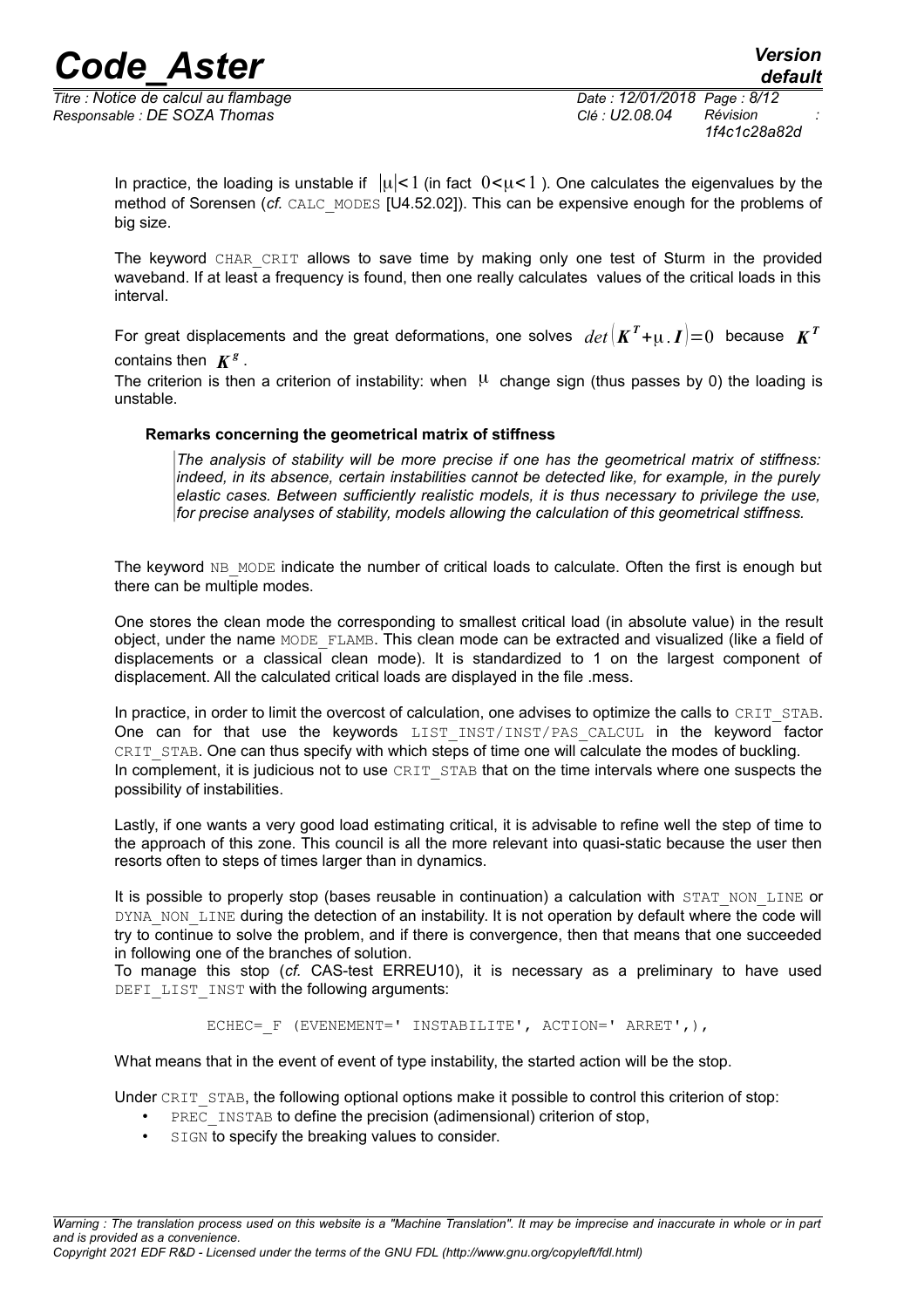*Responsable : DE SOZA Thomas Clé : U2.08.04 Révision :*

*Titre : Notice de calcul au flambage Date : 12/01/2018 Page : 9/12 1f4c1c28a82d*

The second keyword is useful only when the geometrical matrix of stiffness is used. By default one considers the solution as being unstable if the critical load becomes ranging between 1 and -1, but one can, if need be, to take into account only the positive or negative part of this interval.

Without geometrical matrix of stiffness, instability will be detected when an eigenvalue of the matrix of assembled total stiffness, is:

- will tend towards 0 (with a relative precision given by PREC\_INSTAB),
- will change sign.

For example, in the case of a tank filled with water under earthquake, one can begin incremental or transitory calculation with a critical load being worth 0.8 (analyzes with geometrical stiffness): what means that the tank would flame if one imposed a depression being worth 0.8 times the imposed hydrostatic pressure (the positive value of the critical load corresponds to an inversion of direction of the loading considered). Thus if nothing is specified, calculation would be considered unstable and would stop. Like, in this case, one makes the assumption then that there will not be depressurisation (for example by draining), one clears the interval  $[0,1]$  in the analysis of stability. Thus the problem will become unstable if the critical load reaches the interval  $[-1,0]$ .

For the analyses in monotonous evolution this kind of reasoning is easily conceived, which is well the case for the static part of the loading, but for the dynamic part, the loading being cyclic, and except having specific information, it is surer and more conservative to keep the option by default and thus to consider the unstable structure if the critical load becomes lower than 1 in absolute value.

At the time of a stop on instability, calculation will stop by closing the base properly: the user will be able to exploit it in continuation.

### **2.2 Unstable follow-up of solution**

For the study of a structure potentially unstable or likely to know a boundary point, which is thus likely to meet a junction in solution during the evolution of the loading, it is often useful to be able to choose a branch of particular solution (often the physical solution when it is defined *a priori* without ambiguities). For that, the user can have to introduce an initial defect which "will force" the structure to fork on the branch of particular solution.

Several methods exist to define this defect.

- One the most adapted of is pre-to slightly deform the structure according to the pace of the mode of buckling corresponding to the branch than one wants to follow. The amplitude of this predeformation must be low, for example less than  $1/10^{em}$  thickness for a mean structure. The ideal being to find the defect minimal which is compatible with a satisfactory performance of the algorithm of residue in balance. Indeed, a too weak defect can involve a difficulty of convergence of the residue, mainly in the case of a piloting in effort. This initial defect can extremely judiciously be built starting from the mode of instability calculated with the option CRIT STAB of STAT NON LINE / DYNA NON LINE (*cf.* preceding paragraph). This mode then takes account of all the non-linearities introduced into the complete model. The more economic alternative is to use the mode of buckling of Euler, but who corresponds to the linear case.
- The geometrical defect can also be defined by experimental measurements of the real part whose geometry could not be perfect.
- The defect can also take the shape of a disturbance of the loading (misalignment, addition of a loading located,…) or of the mechanical characteristics of the material (local weakening of the Young modulus, for example). He can nevertheless be then more difficult to adapt the defect to the mode of wished buckling, especially if the structure presents relatively nearby modes.

#### **Notice**

*In certain cases, even on the nondisturbed problem, the loading is such as it causes the desired junction.*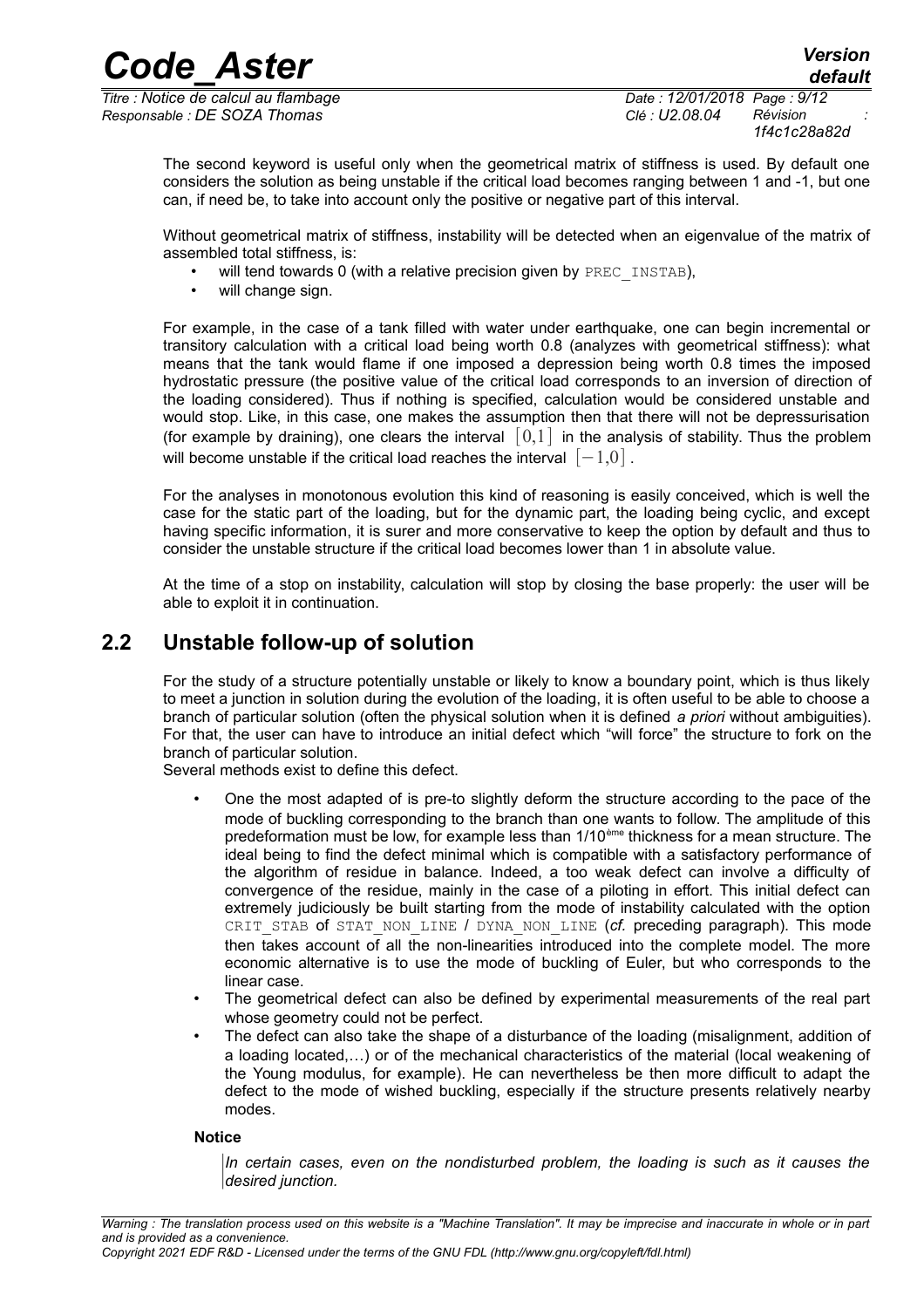*Titre : Notice de calcul au flambage Date : 12/01/2018 Page : 10/12 Responsable : DE SOZA Thomas Clé : U2.08.04 Révision :*

*default*

*1f4c1c28a82d*

One of the other particular points, related to instability, is the choice of the technique of piloting of the algorithm STAT\_NON\_LINE. Indeed, classical piloting in effort is not adapted any more because it cannot collect an unstable branch of solution. In the same way, with the approach of a boundary point, convergence with piloting in effort will become increasingly difficult, the matrix of tangent rigidity becoming singular. It is then necessary to reduce the increment of load and to increase the maximum number of iteration to continue calculation.

One can also serve as the possibility of stopping properly in the event of instability (*cf.* preceding paragraph) to manage in continuation the junction on the branch of solution chosen by initiating the continuation of calculation by a disturbance according to this mode of instability.

There exist techniques of piloting [bib9] making it possible to circumvent these digital difficulties. Among the methods suggested by *Code\_Aster*, that called by length of arc [bib12] (option TYPE=' LONG ARC' keyword PILOTING in STAT NON LINE), which is adapted for instabilities of type buckling, in the case of "soft" snap-backs possible [bib13]. In the case of more brutal snap-backs, Crisfield proposes an alternative [bib13], nonavailable in *Code\_Aster*.

Other methods exist, like that of Riks [bib14] (nonavailable either), which treats also the dynamic case.

If one wants only to obtain the boundary point, including with a good precision, a piloting in loading can be enough, on condition that managing well the parameters of step of increment of load (think of using the order DEFILIST INST) and of maximum iteration count authorized (ITER GLOB MAXI of CONVERGENCE). It can also be useful, with the approach of the boundary point, not to more use the tangent matrix reactualized for the solvor, since it is quasi-singular. One can then be satisfied not to reactualize this matrix with each calculation (parameters REAC\_INCR and REAC\_ITER) or, in the worst of the cases, to adopt the basic elastic matrix (PREDICTION=' ELASTIQUE' and MATRICE=' ELASTIQUE' keyword NEWTON).

Here an example of use of STAT NON LINE for an elastoplastic calculation in great displacements ([bib4] for the elements employed, which are of voluminal hulls type), with piloting in efforts:

```
RESU = STAT NON LINE (...
                       EXCIT = (F (LOAD = CONDLIM,TYPE CHARGE = 'FIXE CSTE',),
                                 F (LOAD = WEIGHED,
                                     TYPE CHARGE = 'FIXE CSTE',),
                                 F (LOAD = PRESPH,
                                     FONC MULT = FONCMUL2,
                                     TYPE_CHARGE = 'SUIV', ),
                                 F (LOAD<sup>-</sup> PRESPS1,
                                     FONC MULT = FONCMUL,
                                     TYPE CHARGE = \text{'SUIV}', \text{)}, …)
```
**Remarks**

- *One uses the tangent matrix reactualized with each calculation, by authorizing the undercutting of the step of load.*
- *The imposed pressures are following efforts ( TYPE\_CHARGE=' SUIV' ).*
- *In the case of a modeling in solid elements, the tensor of deformation recommended in great displacements is ' SIMO\_MIEHE' .*

If one wants to replace piloting in effort by a method by length of arc, it is enough to add:

```
RESU = STAT NON LINE (...
                     PILOTING = F (GROUP NO = 'G',
                                   TYPE = 'LONG ARC',
                                   NOM CMP = (\overline{D}Y',),COEF MULT = 7. ),
 …)
```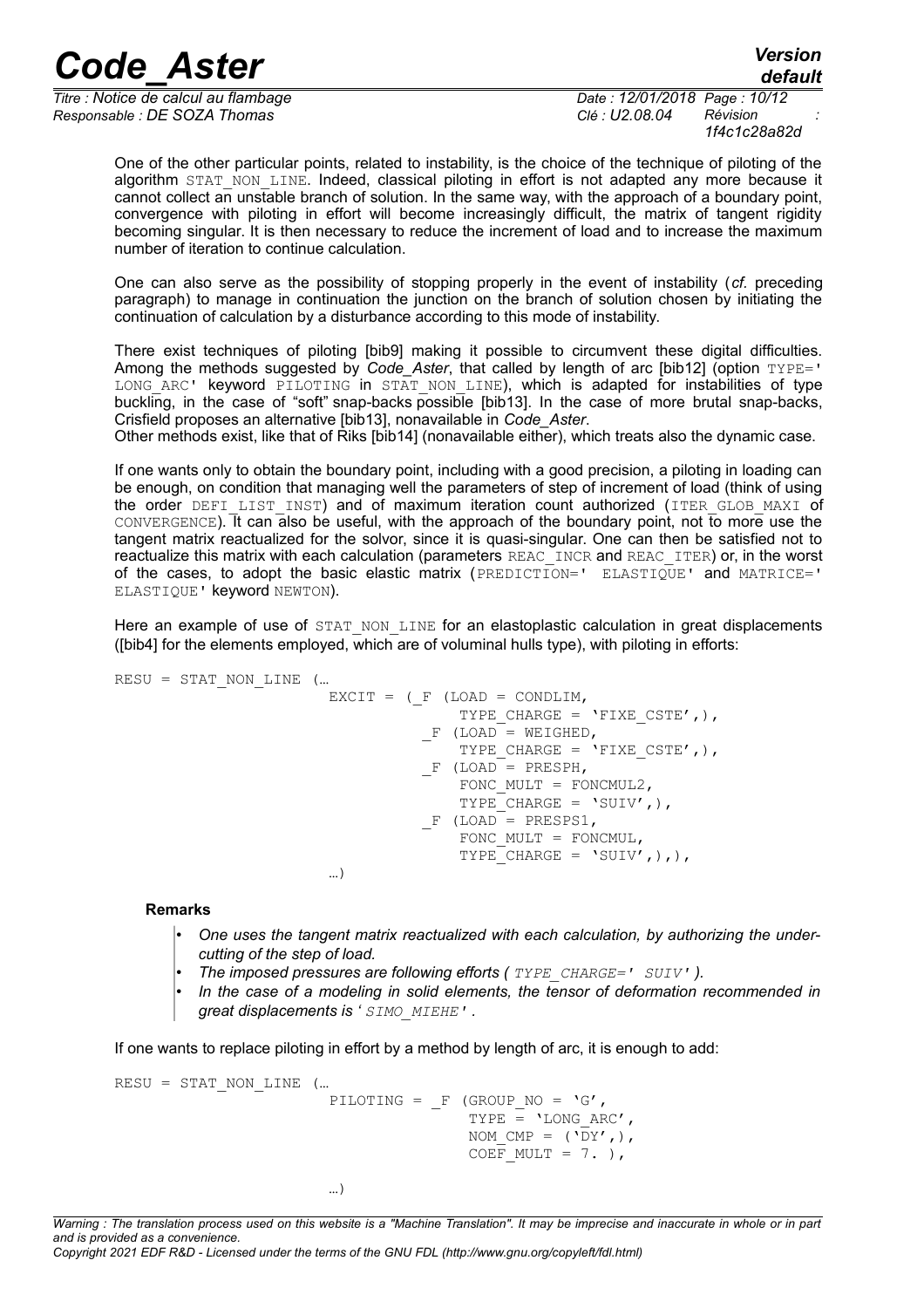*Titre : Notice de calcul au flambage Date : 12/01/2018 Page : 11/12 Responsable : DE SOZA Thomas Clé : U2.08.04 Révision :*

*1f4c1c28a82d*

### **Remarks**

- *In Code\_Aster, one cannot control following forces.*
- *For piloting by length of arc, it, in general, is recommended that GROUP\_NO all the structure contains.*

To finish, let us quote two articles of Crisfield which give a good general vision of the problems and methods involved in nonlinear calculations being able to present various types of instabilities ([bib15] and [bib11]).

Documentation [U2.06.11] shows an example of use of CRIT\_STAB for the study of the behavior of a metal tank.

Some CAS-tests of *Code\_Aster* treating buckling:

- Modes of Euler:
- sdls504
- sdls505
- ssll103
- ssll105
- ssll403
- $\cdot$  ssll404
- ssls110

Modes of Euler and nonlinear calculation:

ssnl123

Nonlinear modes (CRIT\_STAB):

- sdnv106 (presents moreover MODE VIBR for the calculation of the oscillatory modes on reactualized stiffness)
- ssll105
- ssnl126
- ssnp306

Nonlinear calculation:

- ssnl502
- ssnp305: calculation until a snap-through